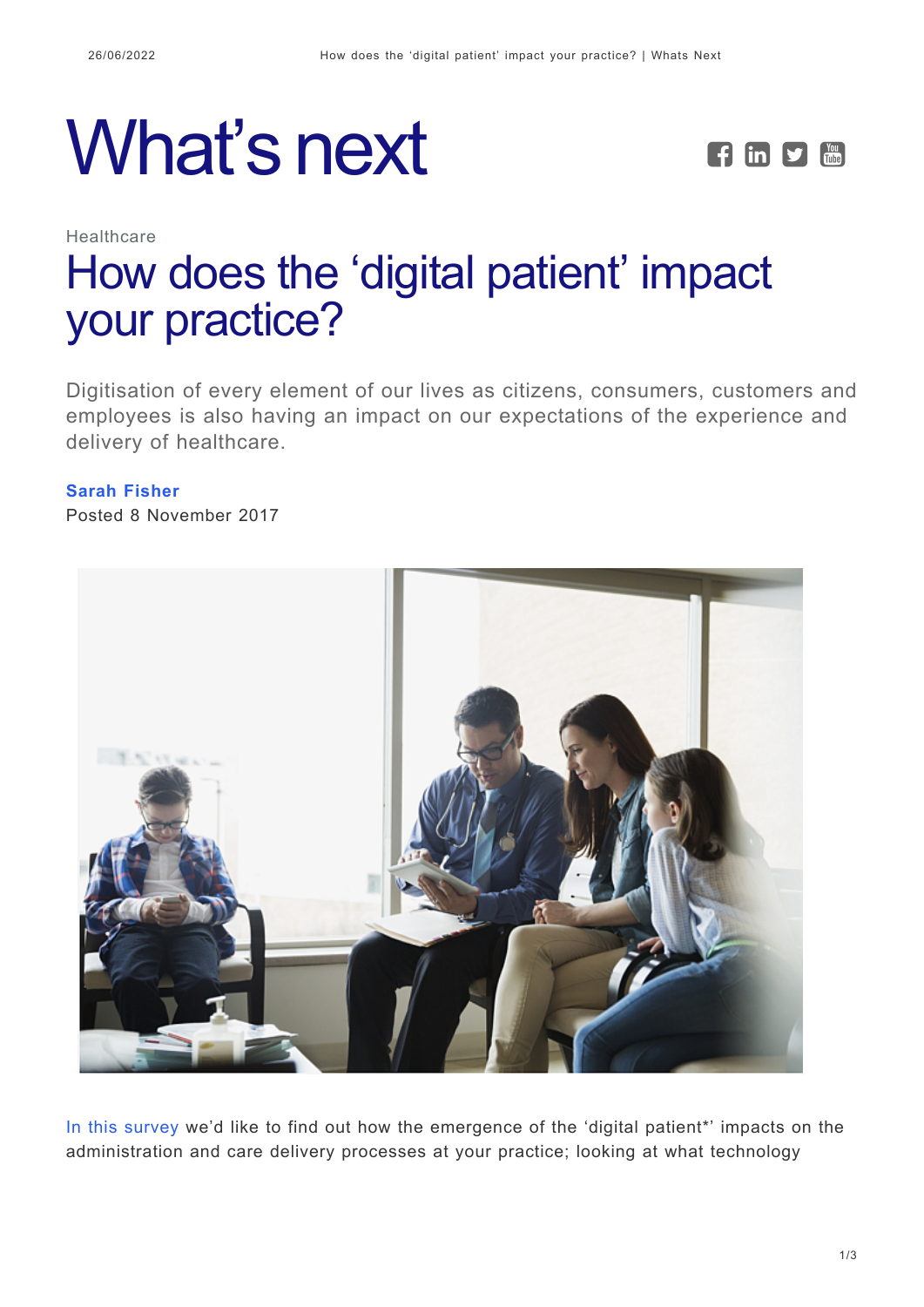investments you have made, or are planning to make, to meet their needs and what you think are the benefits – and any downsides – of the '[digital patient](https://whatsnext.nuance.co.uk/healthcare/are-you-ready-for-your-digital-patients/)' on the workload of you and your practice team.

## **The digital patient**

The 'digital patient' can be defined as, 'one who appears to be familiar and at ease with digital technology and who has a tendency to interact with your practice online'. A recent YouGov poll provides insight into the rapidly increasing numbers of patients who can be considered as such, revealing that six out of 10 people would rather consult their own GP online than wait the average of 13 days for a face-to-face appointment to drive digital implementation and transformation'.

### **What does this mean for your practice?**

[Together with Practice Business](http://practicebusiness.co.uk/the-digital-revolution-how-is-the-digital-patient-impacting-on-general-practice-processes/) we want to better understand how the digital patient is impacting your practice. We have developed this survey to explore how [GP practices](https://www.nuance.com/en-gb/healthcare/ambulatory-clinics.html) accommodate digital patients and how they are planning to accommodate these behavioural changes. We also hope to be able to gauge the impact that this move towards [digitised](https://www.nuance.com/en-gb/healthcare/physician-and-clinical-speech/dragon-medical-network-edition.html) [healthcare](https://www.nuance.com/en-gb/healthcare/physician-and-clinical-speech/dragon-medical-network-edition.html) for the digital patient is having on your workload and that of your practice!

We will share our findings in an ePaper made available via [PracticeBusiness,](http://practicebusiness.co.uk/) and our own blog and social media accounts. Subscribe to our blog or [follow us on twitter](https://twitter.com/voice4health) to not miss out anything!

**Tags:** [digital nhs](https://whatsnext.nuance.com/en-gb/tag/digital-nhs/), [electronic patient records,](https://whatsnext.nuance.com/en-gb/tag/electronic-patient-records/) [general practice,](https://whatsnext.nuance.com/en-gb/tag/general-practice/) [health IT](https://whatsnext.nuance.com/en-gb/tag/health-it/), [healthcare,](https://whatsnext.nuance.com/en-gb/tag/healthcare/) [healthcare industry,](https://whatsnext.nuance.com/en-gb/tag/healthcare-industry/) [NHS](https://whatsnext.nuance.com/en-gb/tag/nhs/), [patient engagement](https://whatsnext.nuance.com/en-gb/tag/patient-engagement/)

#### **More Information**



**Be part of our research and win a goodie!** Click here to fill in our survey and enter the competition [Learn more](https://docs.google.com/forms/d/e/1FAIpQLSc7d4u_jn3YAmG9bqKylM8C_83W4wloSprYH9Ync3ws_uMFiw/viewform)